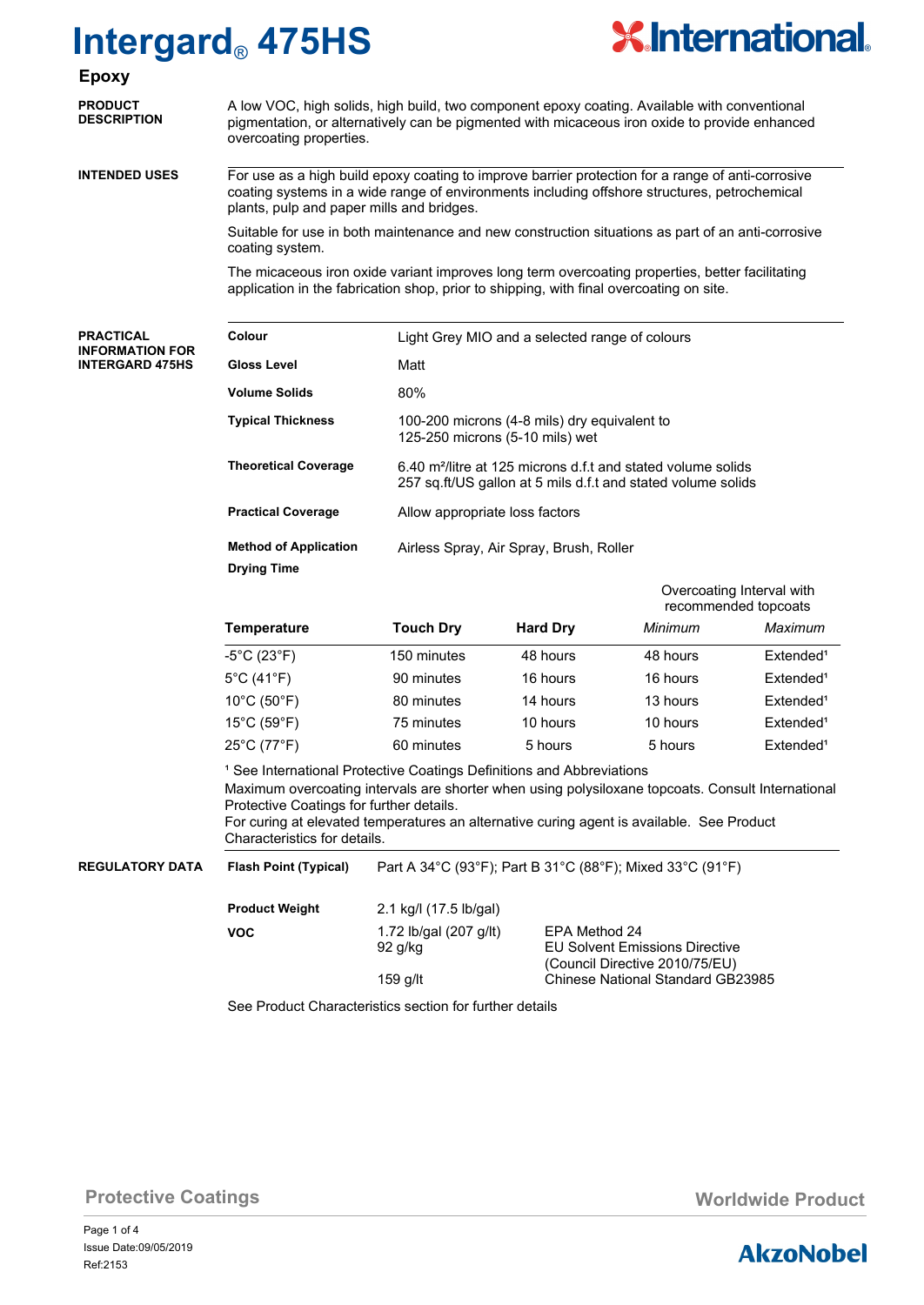

**Epoxy SURFACE PREPARATION**

All surfaces to be coated should be clean, dry and free from contamination. Prior to paint application all surfaces should be assessed and treated in accordance with ISO 8504:2000.

### **Primed Surfaces**

Intergard 475HS should always be applied over a recommended anti-corrosive coating scheme. The primer surface should be dry and free from all contamination and Intergard 475HS must be applied within the overcoating intervals specified (consult the relevant product data sheet).

Areas of breakdown, damage etc., should be prepared to the specified standard (e.g. Sa2½ (ISO 8501-1:2007) or SSPC-SP6, Abrasive Blasting, or SSPC-SP11, Power Tool Cleaning) and patch primed prior to the application of Intergard 475HS.

### **Metallic Zinc Primed Surfaces**

Ensure that the surface of the primer is clean, dry and free from contamination and zinc salts before application of Intergard 475HS. Ensure zinc primers are fully cured before overcoating.

| <b>APPLICATION</b> | <b>Mixing</b>               | Material is supplied in two containers as a unit. Always mix a complete unit<br>in the proportions supplied. Once the unit has been mixed it must be used<br>within the working pot life specified.<br>Agitate Base (Part A) with a power agitator.<br>(1)<br>Combine entire contents of Curing Agent (Part B) with Base<br>(2)<br>(Part A) and mix thoroughly with power agitator.                                                          |                                                                                                                                                                                                     |  |  |
|--------------------|-----------------------------|----------------------------------------------------------------------------------------------------------------------------------------------------------------------------------------------------------------------------------------------------------------------------------------------------------------------------------------------------------------------------------------------------------------------------------------------|-----------------------------------------------------------------------------------------------------------------------------------------------------------------------------------------------------|--|--|
|                    | <b>Mix Ratio</b>            | 3 part(s) : 1 part(s) by volume                                                                                                                                                                                                                                                                                                                                                                                                              |                                                                                                                                                                                                     |  |  |
|                    | <b>Working Pot Life</b>     | $-5^{\circ}$ C (23 $^{\circ}$ F)<br>$5^{\circ}$ C (41 $^{\circ}$ F)<br>3 hours<br>3 hours                                                                                                                                                                                                                                                                                                                                                    | 15°C (59°F) 25°C (77°F)<br>2.5 hours<br>2 hours                                                                                                                                                     |  |  |
|                    | <b>Airless Spray</b>        | Recommended                                                                                                                                                                                                                                                                                                                                                                                                                                  | Tip Range 0.53-0.63 mm (21-25 thou)<br>Total output fluid pressure at spray tip not less<br>than 190 kg/cm <sup>2</sup> (2702 p.s.i.)                                                               |  |  |
|                    | Air Spray<br>(Pressure Pot) | Recommended                                                                                                                                                                                                                                                                                                                                                                                                                                  | Gun<br>DeVilbiss MBC or JGA<br>Air Cap<br>704 or 765<br>Fluid Tip<br>Е                                                                                                                              |  |  |
|                    | <b>Brush</b>                | Suitable                                                                                                                                                                                                                                                                                                                                                                                                                                     | Typically 75 microns (3.0 mils) can be achieved                                                                                                                                                     |  |  |
|                    | <b>Roller</b>               | Suitable                                                                                                                                                                                                                                                                                                                                                                                                                                     | Typically 75 microns (3.0 mils) can be achieved                                                                                                                                                     |  |  |
|                    | <b>Thinner</b>              | International GTA007                                                                                                                                                                                                                                                                                                                                                                                                                         | Thinning is not normally required. Consult the<br>local representative for advice during application<br>in extreme conditions. Do not thin more than<br>allowed by local environmental legislation. |  |  |
|                    | <b>Cleaner</b>              | International GTA822 (or International GTA415)                                                                                                                                                                                                                                                                                                                                                                                               |                                                                                                                                                                                                     |  |  |
|                    | <b>Work Stoppages</b>       | Do not allow material to remain in hoses, gun or spray equipment.<br>Thoroughly flush all equipment with International GTA822. Once units of<br>paint have been mixed they should not be resealed and it is advised that<br>after prolonged stoppages work recommences with freshly mixed units.                                                                                                                                             |                                                                                                                                                                                                     |  |  |
|                    | <b>Clean Up</b>             | Clean all equipment immediately after use with International GTA822. It is<br>good working practice to periodically flush out spray equipment during the<br>course of the working day. Frequency of cleaning will depend upon amount<br>sprayed, temperature and elapsed time, including any delays.<br>All surplus materials and empty containers should be disposed of in<br>accordance with appropriate regional regulations/legislation. |                                                                                                                                                                                                     |  |  |
|                    |                             |                                                                                                                                                                                                                                                                                                                                                                                                                                              |                                                                                                                                                                                                     |  |  |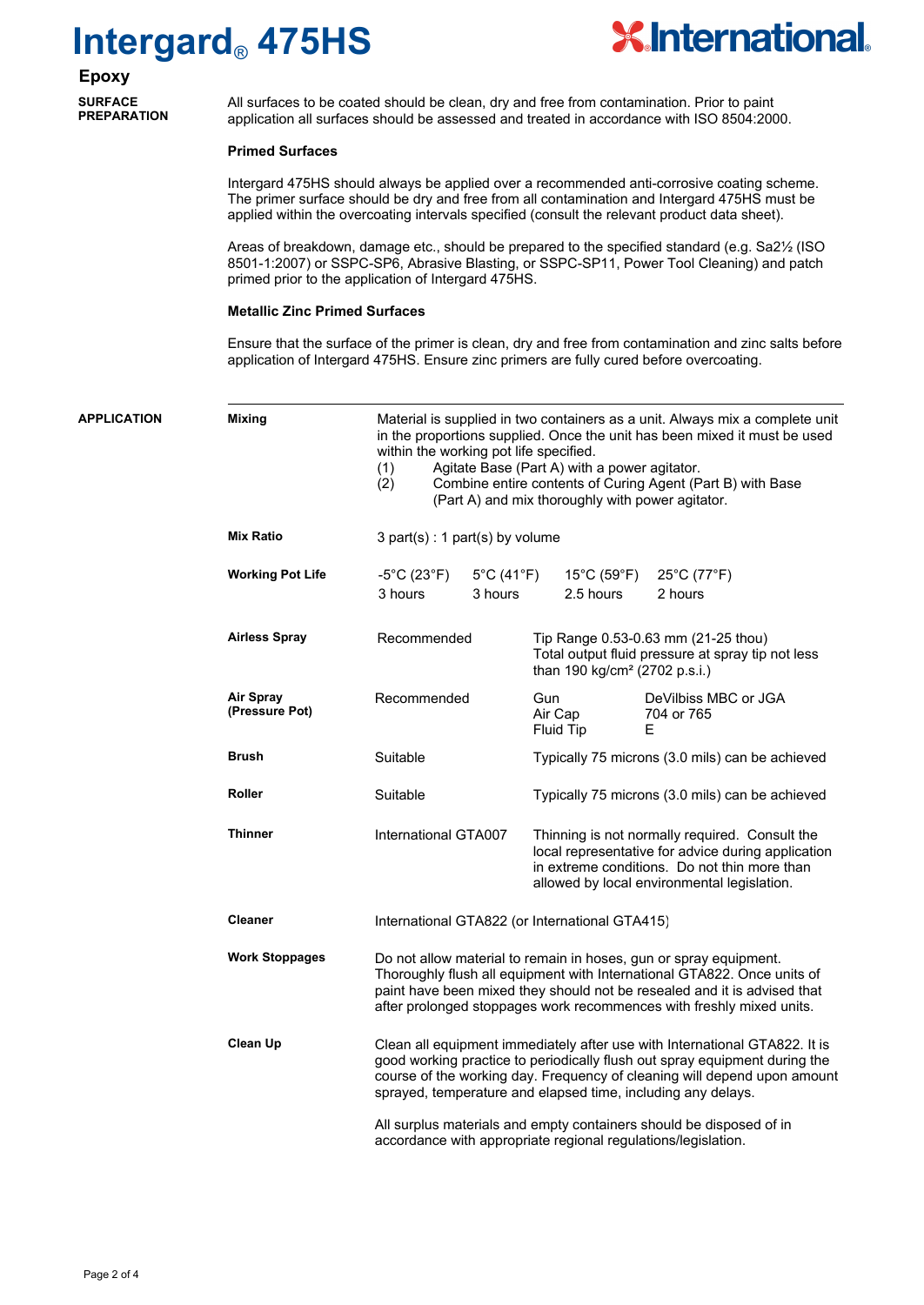

## **Epoxy**

**PRODUCT CHARACTERISTICS**

Intergard 475HS is primarily designed for use as a high build barrier coat to impart barrier protection to a coating system. It is recommended that it should be overcoated with a durable finish from the Interfine or Interthane range when appearance is important.

Maximum film build in one coat is best attained by airless spray. When applying by methods other than airless spray, the required film build is unlikely to be achieved. Application by air spray may require a multiple cross spray pattern to attain maximum film build. Low or high temperatures may require specific application techniques to achieve maximum film build.

When applying Intergard 475HS by brush or roller, it may be necessary to apply multiple coats to achieve the total specified system dry film thickness.

Surface temperature must always be a minimum of 3°C above dew point. When applying Intergard 475HS in confined spaces ensure adequate ventilation. Exposure to unacceptably low temperatures and/or high humidities during or immediately after application may result in incomplete cure and surface contamination that could jeopardise subsequent intercoat adhesion.

### **Elevated Temperature Curing**

An alternative curing agent is available for applications at temperatures greater than  $25^{\circ}$ C (77 $^{\circ}$ F).

|                             |                          |                    | Overcoating Interval with<br>recommended topcoats |                          |
|-----------------------------|--------------------------|--------------------|---------------------------------------------------|--------------------------|
| Temperature                 | Touch Dry                | Hard Dry           | Minimum                                           | Maximum                  |
| 25°C (77°F)<br>40°C (104°F) | 90 minutes<br>60 minutes | 6 hours<br>2 hours | 6 hours<br>2 hours                                | Extended *<br>Extended * |

\* See International Protective Coatings Definitions and Abbreviations

Interchanging standard and elevated temperature curing agents during application to a specific structure will give rise to an observable colour change due to the difference in the yellowing/discolouration process common to all epoxies on exposure to UV light. In common with all epoxies Intergard 475HS will chalk and discolour on exterior exposure. However, these phenomena are not detrimental to anti-corrosive performance.

Intergard 475HS is not designed for continuous water immersion.

The micaceous iron oxide variant of this product is frequently used as a 'travel coat' prior to final overcoating on site. To ensure best extended overcoating properties ensure over-application does not occur and that the surface is fully cleaned of any contamination which may be present in the surface texture due to the coarse nature of the micaceous iron oxide pigmentation.

When applying Intergard 475HS at temperatures less than 15°C (59°F) or wet film thicknesses of 150 microns (6 mils) or less, addition of around 5% International GTA007 thinners will improve film appearance, sprayability and aid film thickness control.

Note: VOC values are typical and are provided for guidance purpose only. These may be subject to variation depending on factors such as differences in colour and normal manufacturing tolerances.

Low molecular weight reactive additives, which will form part of the film during normal ambient cure conditions, will also affect VOC values determined using EPA Method 24.

**SYSTEMS COMPATIBILITY** Intergard 475HS is designed for use over correctly primed steel. Suitable primers are:

Intercure 200 Interzinc 22 \* (mist coat or tie coat may be required)<br>Interand 251 Interzinc 315 Intergard 251 Interzinc 31<br>Intergard 269 Interzinc 52 Intergard 269 Interzinc 2280\* (mist coat or tie coat may be required)

Suitable topcoats are:

Intergard 740 Interfine 629HS Interthane 990 Intergard 475HS

For alternative primers and finishes, consult International Protective Coatings.

See relevant product data sheet for details.